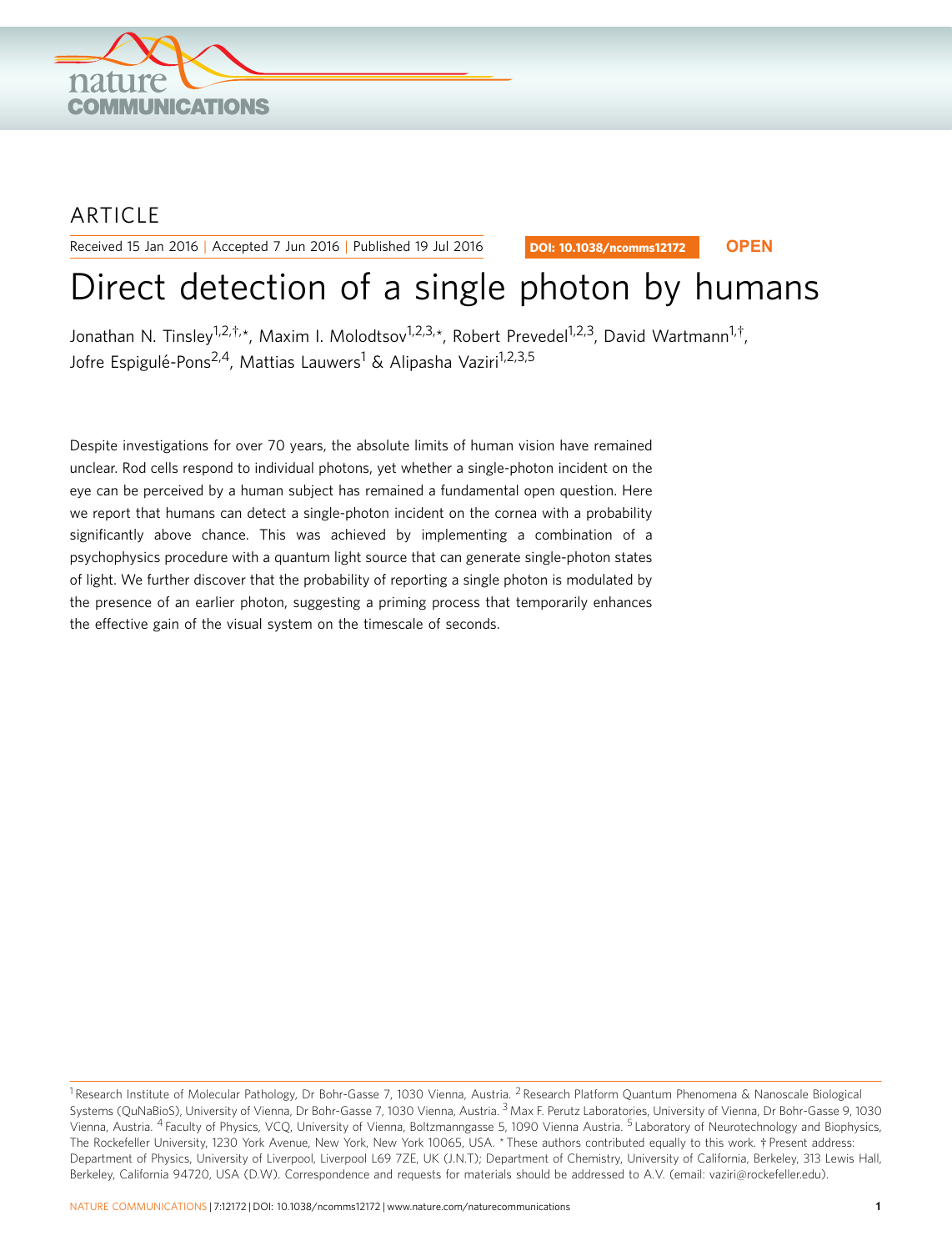andmark experiments by Hecht and colleagues in the 1940s established that dark-adapted human subjects are capable of reporting light signals as low as a few photons  $({\sim}5-7)^1$ .<br>However, whether evolutionary pressure has andmark experiments by Hecht and colleagues in the 1940s established that dark-adapted human subjects are capable of reporting light signals as low as a few photons  $({\sim}5-7)^1$ . system and the post-processing performed by the retina and brain to detect a single photon has remained an open question<sup>1-6</sup>. The answer to this question is of fundamental significance as it could provide insights into the mechanisms underlying the limits of evolutionary optimization, as well as open up fundamentally new avenues for probing retina-signalling pathways using quantum states of light<sup>7-9</sup>. Moreover, as noise is omnipresent at all stages of the visual system $4,10-12$ , it has been suggested that using light with lower statistical variability than that of classical Poissonian light might help to directly extract characteristics of intrinsic noise that limits detection at lowlight levels by removing the input noise<sup>4,13</sup>. Thus, understanding the mechanism underpinning the detection of a single photon with only  $\sim 4 \times 10^{-19}$  J of energy would demonstrate that the weakest possible, quantized optical signal is not completely swamped by neuronal noise and other inefficiencies. This may help to uncover more generally how biological signal detection at the absolute physical limits is implemented.

Previous experimental attempts to approach these questions were hampered by the lack of appropriate technologies, low-experimental statistics in the lowest-photon range, and non-ideal psychophysical procedures<sup>[2,3,14,15](#page-7-0)</sup>. Most importantly, all experiments so far have been performed with Poissonian light sources such as attenuated laser pulses, which exhibit an intrinsic and irreducible variability in the actual number of photons emitted. Together, these limitations have led to an inherent ambiguity about the exact number of photons required to elicit the perception of seeing light<sup>[4](#page-7-0)</sup>. By addressing the above shortcomings, we demonstrate that humans can detect a single-photon incident on their eye with a probability significantly above chance. Additionally, our results lead us to hypothesize that under such extreme light conditions, the absorption of a photon induces a modulation of the gain in the visual system with a characteristic temporal evolution persisting on the order of seconds.

# Results

Design of quantum optical single-photon light source. To probe the absolute limit of light perception, we built a singlephoton quantum light source with sub-Poissonian photon number statistics based on spontaneous parametric down-conversion (SPDC). SPDC is a quantum optical technique in which correlated pairs of photons (called signal and idler) are produced probabilistically from a higher energetic pump photon in a non-linear crystal following energy and momentum conservation<sup>[16,17](#page-7-0)</sup> ([Fig. 1a](#page-2-0)). By detecting one of the photons (idler) and sending the other (signal) to the observer's eye, our SPDC source allowed us to create an effective single-photon light source with a sub-Poissonian photon number distribution [\(Fig. 1a,](#page-2-0) Supplementary Fig. 1 and see Methods section for details). Ideally, such a source features a small ratio of multiple-to-single photon emissions. To optimize this ratio in practice, we used the multi-pixel sensor of an electron multiplying charge-coupled device (EMCCD) camera as our idler detector ([Fig. 1a\)](#page-2-0). As the EMCCD can detect multiple photons simultaneously, it allowed us to identify and reject, that is, post-select, all events other than those where a single-photon pair was generated with a higher efficiency than with more traditional single-photon avalanche diodes (SPAD) ([Fig. 1b](#page-2-0) and Methods section).

In general, lower SPDC pump powers are beneficial, as they generate fewer multi-photon events and thus provide a lower ratio

of multiple-to-single photons ([Fig. 1b](#page-2-0)). However, this in turn significantly increases the number of experimental trials required to demonstrate single-photon perception above the chance level, as a lower pump power leads also to a higher number of blank events (Methods section). We performed numerical simulations to quantify this trade-off ([Fig. 1c](#page-2-0)) and found an optimal choice of mean number of produced photon pairs per pump pulse (0.048) that still allowed for a feasible number of experimental trials. Events in which single photons were sent into the eye (single-photon events) were identified after the experiment and used for further analysis by post-selecting the cases where one and only one detection was registered by the EMCCD in the idler arm. Under these chosen experimental conditions, multiple-photon pairs were produced only in  $\sim 0.11\%$  of all trials. The twodimensional detector architecture of the EMCCD allowed identifying the majority of such two- and multi-pair events  $(\sim 80\%)$ , such that in post-selected trials the probability of having two or more photons producing the retinal signal was only  $\sim$  0.02% (Methods section). This means that from all our trials that passed post-selection on average  $\langle 1 \rangle$  would have led to a two or multi-photon retinal signals. Thus, unlike in previous studies, we can exclude the possibility that the subjects' responses in our experiments are due to such two- or multiple-photon events.

Humans can detect a single-photon incident on the eye. Subjects were presented with light stimuli from the SPDC source while using a modified version (Methods section) of the two-alternative forced-choice  $(2AFC)$  protocol<sup>18,19</sup>. In our case, in each trial the subject had to identify a light stimulus from a blank delivered in a temporally separated fashion. After subjects provided their response, they received feedback as to whether their response was correct. Given that only in a small fraction of cases an actual photon pair was generated by the SPDC source, this protocol allowed us to generate a large number of catch trials (Methods section). In addition, after the subject had provided a response they were asked to rate their confidence in the response on a trichotomous scale, R1–R3 ([Fig. 1a\)](#page-2-0).

Averaging across subjects' responses and ratings from a total of 30,767 trials, 2,420 single-photon events passed post-selection and we found the averaged probability of correct response to be  $0.516 \pm 0.010$  (P = 0.0545; [Fig. 2a\)](#page-3-0), suggesting that subjects could detect a single photon with a probability above chance. This conclusion was further corroborated by additional experiments based on an attenuated Poissonian light with a mean photon number of one. Given that for such a source the probability that two or more photons lead to light induced, multiple-photon events at the retina is only  $\sim$  3.7% allowed us to use both data sets to test the same hypothesis and obtain a more significant P value of 0.014 using Fisher's method (Supplementary Peer Review File, [Fig. 1\)](#page-2-0).

Next we investigated the distribution of subjects' confidence ratings for our single-photon SPDC source. As expected, given the weak stimulus, the distribution of confidence ratings for correct responses was dominated (88%) by low confidence R1 and R2 responses ([Fig. 2b\)](#page-3-0). Considering only the answers with the high-confidence R3 rating, we found that the probability of providing the correct response was significantly elevated compared with all responses  $(0.60 \pm 0.03, P = 0.0010)$ , which demonstrates that subjects indeed detected a single photon in the high-confidence trials ([Fig. 2a](#page-3-0)).

Not every single photon incident on the eye leads to an isomerization and a subsequent production of a retinal signal. Based on the efficiency of the signal arm and the visual system, we estimate that in  $\sim$  6% of all post-selected events an actual light-induced signal was generated (Methods section). Therefore, it is expected that from all trials only this fraction should be able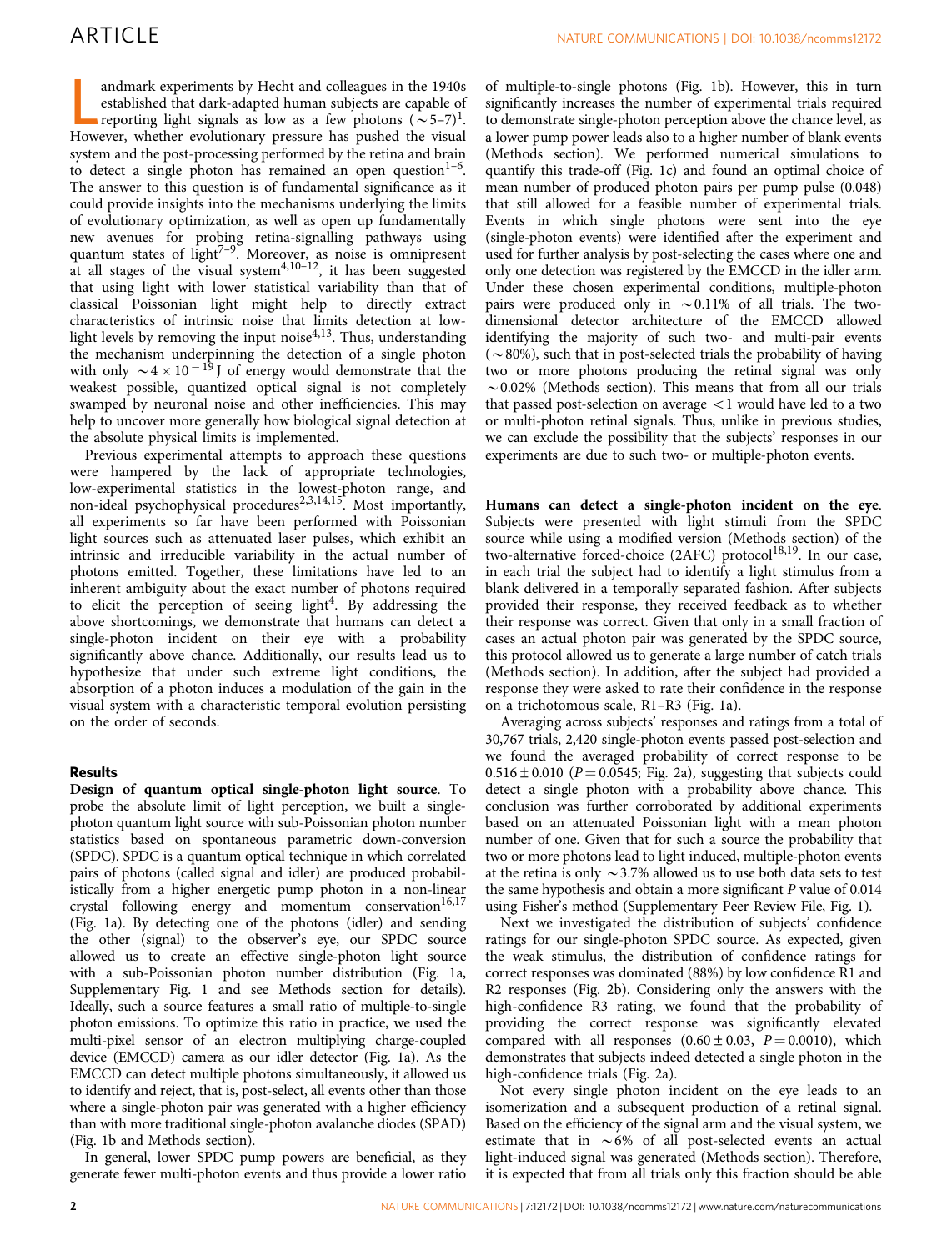<span id="page-2-0"></span>to contribute to an above chance performance as well as to some increase in the subjects' choice of high-confidence (R3) ratings. Thus, the correlation between the statistically significant sensitivity of subjects for a single-photon stimulus with their higher confidence rating provided us with further corroborative evidence that subjects could indeed detect a single photon. To convince ourselves further that the observed performance of subjects would be within a plausible regime, we used signal detection theory to compare our subjects' performance with the expected performance of an ideal detector, whose operation was only limited by intrinsic noise and efficiency (Supplementary Note 1, Supplementary Fig. 2). We found that the performance of our subjects did not exceed the performance of an ideal detector



Finally, we systematically excluded a set of alternative explanations as the basis for our observations, such as subjects' bias (Supplementary Note 1) or possible contamination with background light (Methods section). We also confirmed the overall performance of our subjects and the experimental set-up including our psychophysics protocol by reproducing the results of previous experiments in the higher photon range using a classical Poissonian light source (Supplementary Fig. 3)<sup>2,3,14</sup>. We found the overall shape of the psychometric curves for all subjects, its characteristic parameters such as the threshold and the index of discriminability  $\Delta m$ , a measure of stimulus discrimination sensitivity<sup>19</sup> (Supplementary Note 2), to be consistent with previous observations<sup>[2,3,14](#page-7-0)</sup> (Supplementary Fig. 3).

Single-photon perception is enhanced by an earlier photon. Led by the observation that single photons could be detected by subjects, we asked whether perception at these extreme light conditions is limited only by dark isomerization noise events. We analysed how the probability of correct response in single-photon post-selected events depends on the time to the previously registered photon in the idler arm, irrespective of the number of trials separating the two events. Surprisingly, a strong dependence on the temporal separation of the two events was observed peaking at  $\sim$  3.5 s, with a decay time on the order of seconds ([Fig. 2c](#page-3-0)). Such a long timescale phenomenon represents more than an order of magnitude disparity with the known integration time of the visual system<sup>[4](#page-7-0)</sup>. This result directly shows that the probability of correctly reporting a single photon is highly enhanced by the presence of an earlier photon within  $\sim$  5 s time interval. Averaging across all trials that had a preceding detection

Figure 1 | Schematics of the experimental set-up and characterization of the single photon quantum-optical light source. (a) Top: schematic of the set-up for generating single photons via SPDC. Light stimuli are triggered (T) by subjects and coupled into a single-mode fibre entering the dark chamber. The light is directed and focused onto the pupil (Maxwellian view) at an angle of 23° temporal to a highly attenuated red fixation light presented at the fovea. BBO, beta-barium borate crystal; F, bandpass and spatial filter; HWP, half-wave-plate; L, lens; ND, neutral density filter; PBS, polarizing beamsplitter. A flip mirror (FM) allowed for the switching of the detection mechanism from the EMCCD to a SPAD (semi-transparent, see Methods section for details). Bottom: schematic of the 2AFC protocol. A 1 ms light pulse is presented together with either the first or the second acoustic signal (intervals 1 and 2) that are separated by 800 ms. After the second acoustic signal, the subject gives their answer (1, 2) and a confidence rating (R1, R2 and R3; see Methods section for details.) (b) Numerical simulation of multiple-to-single photon ratio in SPDC as a function of mean photon pairs per pulse (that is, at different pump laser intensities). While the multiple-to-single photon ratio decreases as a function of mean photon pairs for both detection schemes, the EMCCD (solid line) exhibits an improved multiple-to-single ratio compared with the SPAD (dotted line), as the multi-pixel based detection in case of EMCCD allows for identification and of two and multi-photon events and their rejection. (c) Trade-off between multiple-to-single photon ratio and required number of experimental trials. Multiple-to-single photon ratio in SPDC using EMCCD-based detection as a function of mean photon pairs per pulse (black solid line - same as in **b**) exhibits an inverse relationship with the number of trials required to discriminate the performance of an ideal detector from random chance level (0.5) with a statistically significant probability (95% confidence interval; grey dotted line). The vertical grey bar indicates the mean number of photon pairs per pump pulse that was used in the experiments (see Methods section for details).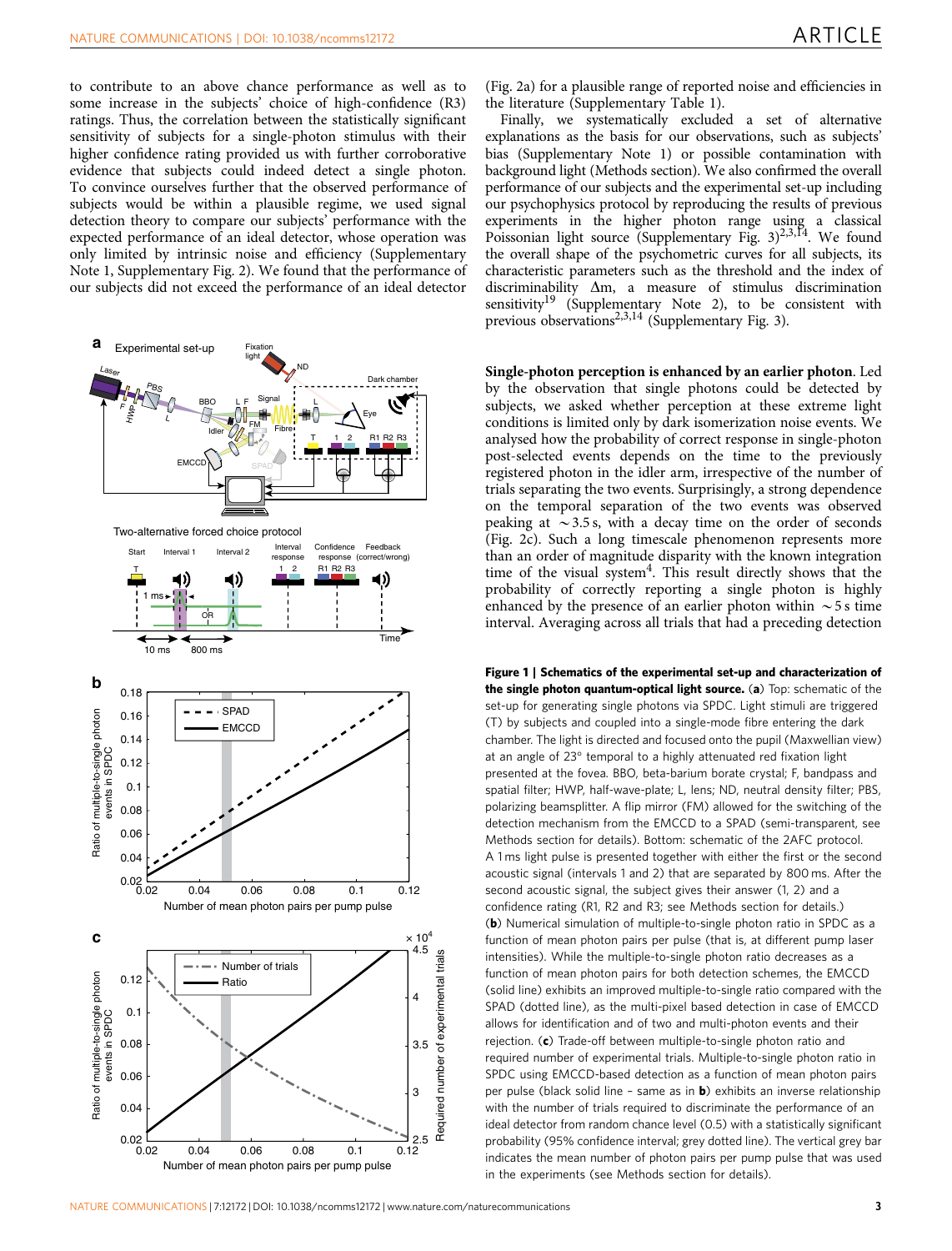<span id="page-3-0"></span>

Figure 2 | Single-photon perception and photon-induced temporal modulation of detection probability. (a) Perception of a single photon. Probability of providing the correct response in 2AFC trials for all post-selected single-photon events (brown,  $n = 2,420$ ) and high-confidence R3 responses (green,  $n = 242$ ) averaged across all subjects. 0.5 is the baseline and corresponds to random guessing. The horizontal dashed line indicates the upper theoretical limit of performance of an ideal detector operating at the physiological level of detection efficiency in the absence of additional noise and using the framework of signal detection theory (Supplementary Note 1). (b) Distribution of different confidence ratings for post-selected single-photon events in which the stimulus was correctly identified. (c) Probability of correct response as a function of the time to the preceding single-photon event, data averaged across subjects and ratings ( $n = 2,420$ ). The probability of correct response for events combined at times between 0 and 10 s is significantly higher than for events at longer times ( $>$ 10 s, P = 0.02). 0.5 is the baseline and corresponds to random guessing. (i-iii): three temporal regions corresponding to different scenarios of the model in [Fig. 3a.](#page-4-0) Solid line is a fit to the model illustrated in [Fig. 3a](#page-4-0) and discussed in Supplementary Note 3. Inset shows the same data but for the high-confidence rating only ( $n = 242$ ). The additional panel on the right is the probability of correct response for all combined R3 events outside of the temporally enhanced detectability region (>10 s). (d) Relative change in interval 1 responses for blank trials, that is, containing no photons  $(n = 28,233)$  as a function of time to the preceding single-photon event. The data are averaged across subjects and ratings. (i-iii): Three temporal regions corresponding to different scenarios in [Fig. 3b.](#page-4-0) Combined data in the range  $3-6$  s is significantly above  $0\%$  ( $P = 0.007$ ). The solid line is a fit to the model illustrated in [Fig. 3b](#page-4-0) ( $\chi^2$  = 2.7) and discussed in Supplementary Note 3. In **a-d** error bars denote s.e.m.

within a 10-s time window, the probability of correct response was found to be  $0.56 \pm 0.03$  (P = 0.02). Outside of this temporary enhanced region  $(>10 s)$ , the probability of correct response was not significantly above chance level  $(0.510 \pm 0.011, P = 0.2)$ when averaged across all rating responses, but it was significant  $(0.59 \pm 0.04, P = 0.02)$ , for high-confidence R3 responses (inset Fig. 2c). These results demonstrate that in high-confidence R3 trials subjects can detect a single-photon irrespective of the presence of a single photon in the preceding trial. This means that

while the discussed photon-induced enhancement of the gain leads to a transient enhancement of the probability of detection, it is not strictly required for single-photon perception.

To more directly characterize the signature of such a transient modulation of the visual system, we analysed the trials failing the post-selection, the vast majority of which did not contain any stimulus photons. For these trials, we observed an increased probability for choosing the first-time interval for time delays up to  $\sim$ 4s following the detection of the preceding photon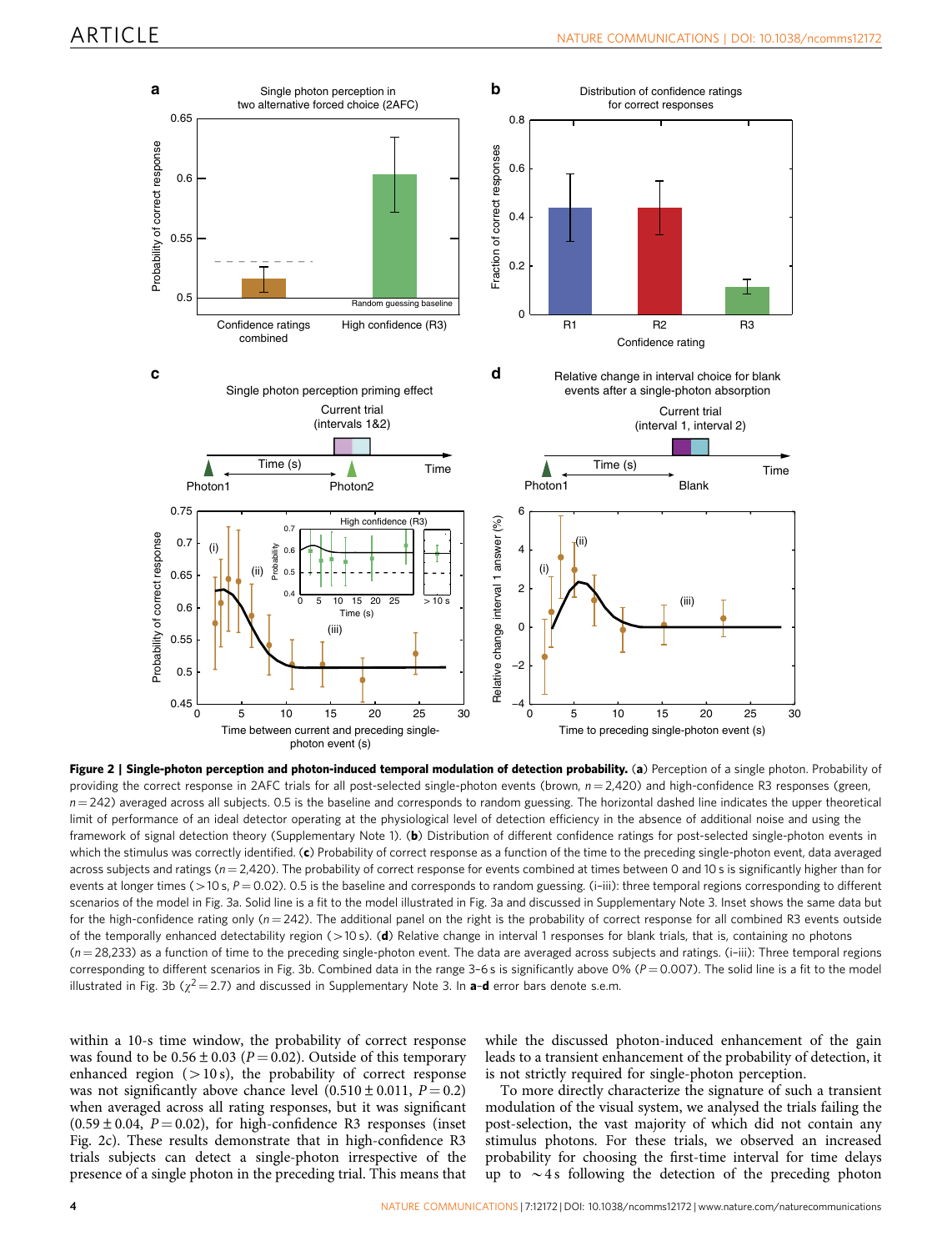<span id="page-4-0"></span>([Fig. 2d](#page-3-0)), with a decay on the same timescale as in [Fig. 2c.](#page-3-0) This demonstrates that the absorption of a single photon in the visual system produces persisting and significant behavioural differences that could be detected through our 2AFC paradigm. Thus, consistent with both observations, we suggest that the detection of a single photon – or equally a photon-like noise event (that is, spontaneous isomerization) – temporarily increases the effective gain of the visual system under extreme low-light conditions, such that a second temporally coinciding photon (or photon-like noise event) can be behaviourally detected with a higher probability.

We aimed at finding a model that would explain our above observations ([Fig. 2c,d](#page-3-0)) while at the same time making a quantitative prediction about the expected distribution of confidence ratings. To do so we devised a model in which the probability of detection by the subject was proportional to the product of the combined number of photons and photon-like noise events with the system's gain (Fig. 3a,b). The gain's photon-induced characteristic temporal profile (Fig. 3c) was extracted by fitting the data [\(Fig. 2c,d](#page-3-0)) to the model (Fig. 3a,b, Supplementary Note 3). Within this model the higher probability of correct response for short delays ([Fig. 2c](#page-3-0)) can be understood as



Figure 3 | Model for photon-induced priming of single-photon detection probability. (a,b) First column: temporal modulation of the effective gain following the absorption of two (a) or one (b) photons separated by three different time delays, corresponding to the respectively regions denoted in [Fig. 2c,d](#page-3-0) (i-iii). Second column: probability distribution for photon plus photon-like noise events and photon-like noise events only during intervals 1 and 2. Dm indicates the discriminability index, a measure for the separation between the noise and the signal plus noise distributions (see Supplementary Note 2 for details). Third column: accumulated signal driving the decision variable, that is, the product of the gain (left) and the probability distribution of the photon and photon-like noise events (a) or noise events only (b) for the two intervals of a trial. Fourth column: the decision variable, which is proportional to the difference between the signal distributions. The decision criteria C2 and C3 separate the decision variable into low, medium and high-confidence ratings (Supplementary Note 3). Rows (i–iii) refer to the three temporal regions shown in [Fig. 2c.](#page-3-0) The distributions shown are cartoons. For the actual parameter values refer to Supplementary Note 3. (c) Normalized temporal profile of the gain following a photon absorption at  $t = 0$ . Kernel obtained by simultaneously fitting data in [Fig. 2c,d](#page-3-0) to the model (Supplementary Note 3). (d) Probability of correct response in all single-photon experiments (circles with error bars – same data as in [Fig. 2a](#page-3-0)) and fit to the model including decision criteria for high-confidence R3 (black diamonds). 0.5 is the baseline in 2AFC and corresponds to random guessing. Experimental data and fits are separated horizontally for clarity. ( $\bf{e}$ ) Discriminability index ( $\Delta$ m; see Supplementary Note 2) based on all single-photon experiments (circle with error bar) and fit to the model (black diamonds). (f) Distribution of all answers for post-selected single-photon events for different confidence ratings (same data as in [Fig. 2b](#page-3-0), circles with error bars) and the fit to the model including decision criteria (black diamonds). Goodness of the fit for the data combined in **d**, **f** is  $\chi^2$  = 0.012.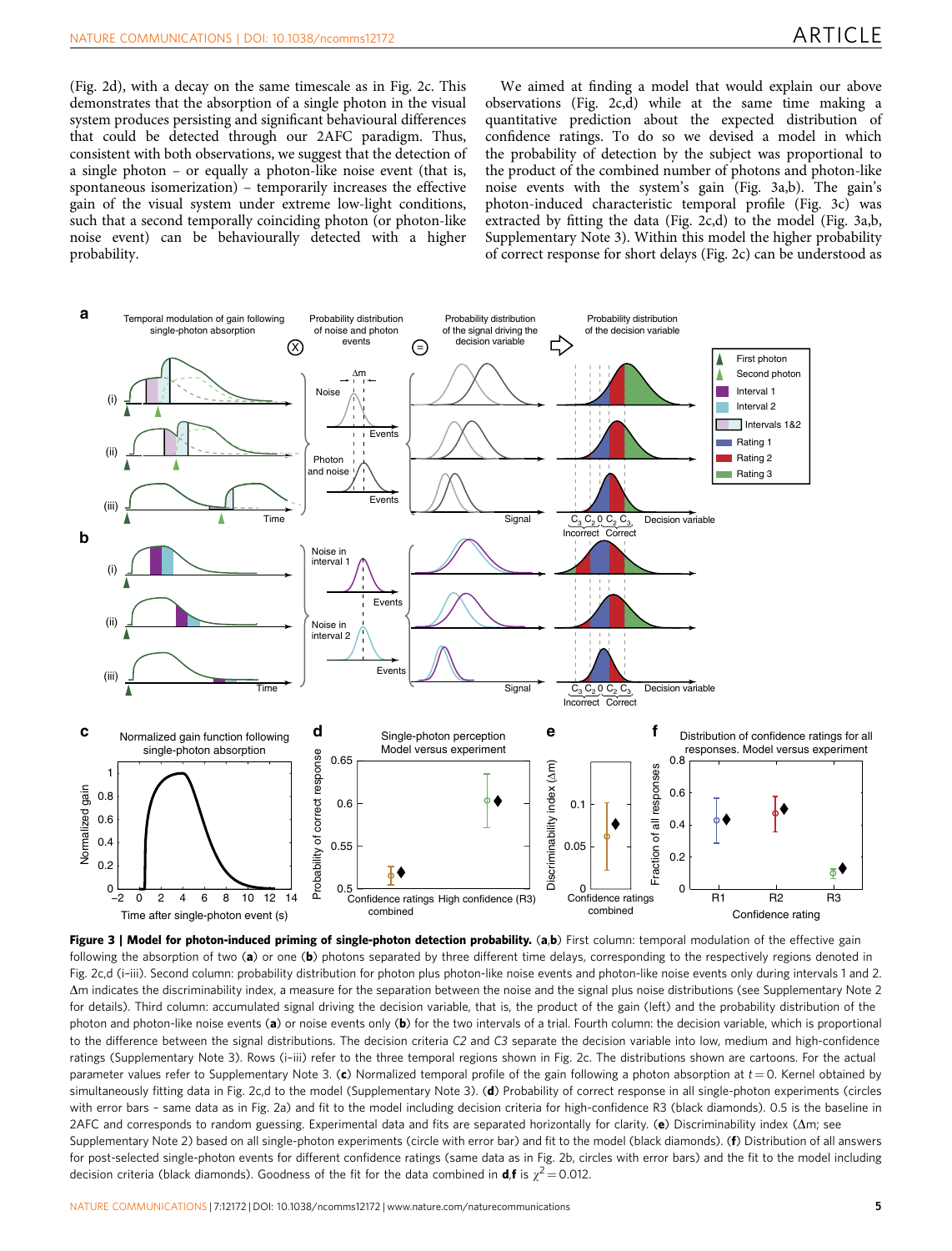a result of an increase in the system's gain due to the previously absorbed photon, irrespective of the 2AFC time interval in which the photon was presented [\(Fig. 3a\)](#page-4-0). The relative change in the fraction of interval 1 answers [\(Fig. 2d](#page-3-0)) is due to the temporal separation of trials resulting in a higher contribution of the gain to the amplification of a photon-like noise event in the first compared with the second time interval ([Fig. 3b](#page-4-0)). Furthermore, using the extracted gain kernel ([Fig. 3c](#page-4-0)), the actual delays between individual single-photon events in the experiment and by introducing decision criteria used by the subjects to assign their confidence ratings ([Fig. 3a,b](#page-4-0), Supplementary Note 3), our model could quantitatively explain the experimentally observed distribution of ratings and the probability of correct response for each rating in our single-photon experiments ([Fig. 3d–f;](#page-4-0) Supplementary Note 3).

## **Discussion**

To our knowledge, these experiments provide the first evidence for the direct perception of a single photon by humans. Previous psychophysics studies have been performed only in a regime where multiple photons could reach the retina due to both the used light intensities and the technological lack of a light source with a sub-Poisson photon number distribution. The explanation of the corresponding psychophysics data required either assuming unrealistically low-quantum efficiencies or the assumption of an additional multiplicative noise $1-3$ . However, our single-photon data show that the subjects' performance ([Fig. 3d–f](#page-4-0)) can be readily accounted for by physiological values of the overall quantum efficiency of the eye (Supplementary Table 1) and a Poisson distributed dark isomerization rate suggesting single-photon perception is not limited by further down-stream inefficiencies of the visual system and the brain.

Our light source and experimental protocol allowed us to further discover a single-photon-induced priming effect that is characterized by a temporal modulation of the gain of the visual system. It is well established that the extreme dynamic range (approximately nine orders of magnitude)<sup>20</sup> and sensitivity of the visual system is mediated by a light-dependent modulation of the system's gain. Although over a wide range the sensitivity of the visual system is inversely proportional to the average light level, our data show that at the single-photon level, a higher transient detection probability for a photon is obtained if another photon was absorbed previously. This phenomenon is conceptually reminiscent of coincidence detection, although at timescales orders of magnitude slower and likely involving a different physiological mechanism from the known retinal circuit computations $21,22$ .

The retinal and brain-circuitry mechanisms underlying our above observations remain the scope of future work. Further studies aimed at different scales and combining different methodologies such as electroencephalography<sup>[15](#page-7-0)</sup> or magnetoencephalography<sup>23</sup> with psychophysics might allow to elucidate possible role of top–down cortical effects, including visual attention or brain oscillations, in the subjects' performance and choice of confidence ratings. In addition, post-mortem physiological studies on the human retina would be likely required to elucidate any involved retinal circuits mechanisms on the cellular level.

Furthermore, given the inherent quantum nature of light and the fact that single photons can be prepared in superposition states of space, time, energy and other degrees of freedom, our study opens up new, speculative possibilities to investigate to what extent such states may also bear unique physiological signatures as well as to test theoretical proposals that use human observers for experimental tests of quantum non-locality[24–27.](#page-8-0) Finally, using quantum technologies to generate sub-Poissonian photon number distributions allows experiments to be performed with a reduced input noise into the visual system and consequently facilitates a more direct access to the internal system's noise, which may provide new avenues for probing yet undiscovered retinal pathways.

### **Methods**

Psychophysics experiments protocol. Three subjects participated in the experiments. All were male, in their twenties and had optimal vision, in Subject A's case corrected by contact lenses. The experiments were approved by the ethics committee of the University of Vienna and participants participated entirely voluntarily and were fully informed of the aims and methods of the experiments.

All experiments were conducted inside a light-proof chamber ( $\sim$  1  $\times$  1  $\times$  2 m) located in a dark room. The subjects wore headphones through which they could hear sounds that heralded the light and control pulses, respectively, as well as feedback on their response. Foam-filled panels provided good acoustic isolation such that no visual or auditory cues were available that could be potentially used by the subjects to infer the time interval in which the single photon stimulus was presented. After a period of  $\sim$  35–40 min, a dark-adapted subject fixated with his right eye on a barely visible red light, presented normal to the cornea, with the subject's head kept in position by a bite bar and a headrest. The fixation light was a 660 nm LED (full-width at half-maximum = 5 nm) operated at  $\sim$  6 µW output power, which was further attenuated with OD 6.5 filters before impinging normal to the cornea. The stimuli were presented in a Maxwellian view (that is, light focused onto the pupil)  $\sim$  23 $\degree$  temporal to the fixation light and the main optical axis of the eye. The chosen position ensured that the light stimuli were presented to the location on the retina with the highest density of rod cells, the main mediators of scotopic vision.

The subjects triggered trials by themselves and were instructed to proceed at whatever pace they felt comfortable. On the triggering of a trial, the subject was presented with two intervals each of 1 ms duration and separated by  $\sim$  800 ms, with the initiation of each interval being heralded by a synchronous acoustic signal of  $\sim$  10 ms duration. One trial on average took  $\sim$  2.5 s, but subjects could pause for a longer time if they wished to do so. One of the two intervals was pseudorandomly chosen to trigger a possible single photon from SPDC around the peak rod sensitivity ( $\sim$  500 nm), while the other interval was a 'blank'. After the second interval the subject indicated which of the two intervals they thought contained the stimulus photons (interval response) and thereafter provided a confidence rating (R1–R3; [Fig. 1a\)](#page-2-0). Subsequently, subjects received acoustic feedback as to whether their interval choice matched the randomly chosen interval to contain the stimulus. This feedback helped subjects to remain alert and motivated throughout the entire session. The prerequisite is, however, to ensure that subjects did not use any cues that allowed them to infer the time interval into which the photon was emitted. To do so we analysed the performance of subjects in single-photon SPDC trials where no photons were detected by the EMCCD and could use these as catch trials. In the majority of these trials ( $\sim$ 95%) no photon pair was generated and thus no photons were actually sent to the subjects' eye. We found that in these catch trials the probability of correct response was not different from the 0.5 baseline for both, the combined and the high-confidence responses (0.505  $\pm$  0.003, P = 0.08 and  $0.507 \pm 0.01$ ,  $P = 0.3$ , respectively).

Before collecting data, subjects were extensively trained using a classical light source with photon number between 1 and 15 photons at the cornea (Supplementary Fig. 4a). The improved performance with experience is clearly and quantitatively visible (Supplementary Fig. 4b,c). Subjects typically required 6–8 sessions, performing one session a day, to reach their optimal performance level (Supplementary Fig. 4b,c). Each session took  $\sim$  2 h, when including dark adaption.

During data acquisition, each subject went through up to 20 sessions. Still this high amount of sessions was not enough to obtain statistically significant performance for individual subjects, and therefore we pooled the data together to increase significance [\(Fig. 2a–d](#page-3-0)). As subject's sensitivity and criteria used to assign the confidence ratings might vary in psychophysics trial[s28,](#page-8-0) we aimed to minimize or normalize possible factors causing variability to achieve maximum sensitivity and similarity across subjects by using extensive training of the subjects and using our 2AFC paradigm.

Since subjects showed significantly higher performance for the high-confidence rating R3 events [\(Fig. 2a\)](#page-3-0), we analysed the statistical distribution of these events in more detail. The time between correct high-confidence responses was well described by an exponential distribution ( $\tilde{R}^2$  = 0.98) suggesting these correct events occur randomly in time, as expected (Supplementary Fig. 5a). In addition, the distribution of the times when correct high-confidence responses occurred during a session (Supplementary Fig. 5b) was not significantly different from a uniform distribution ( $P = 0.07$ , Kolmogorov–Smirnov test) demonstrating that the performance of the subjects is approximately constant and that subjects performed equally well throughout the whole duration of the session.

Finally, we verified that performance in single-photon trials was not correlated with the feedback received in the previous trial, suggesting that the observed effect was not due to increased attention on the part of the subject (Supplementary Fig. 6).

SPDC set-up and components. In SPDC high-energy photons decay spontaneously in a non-linear crystal without inversion symmetry under energy and momentum conservation into two lower energetic photons called the signal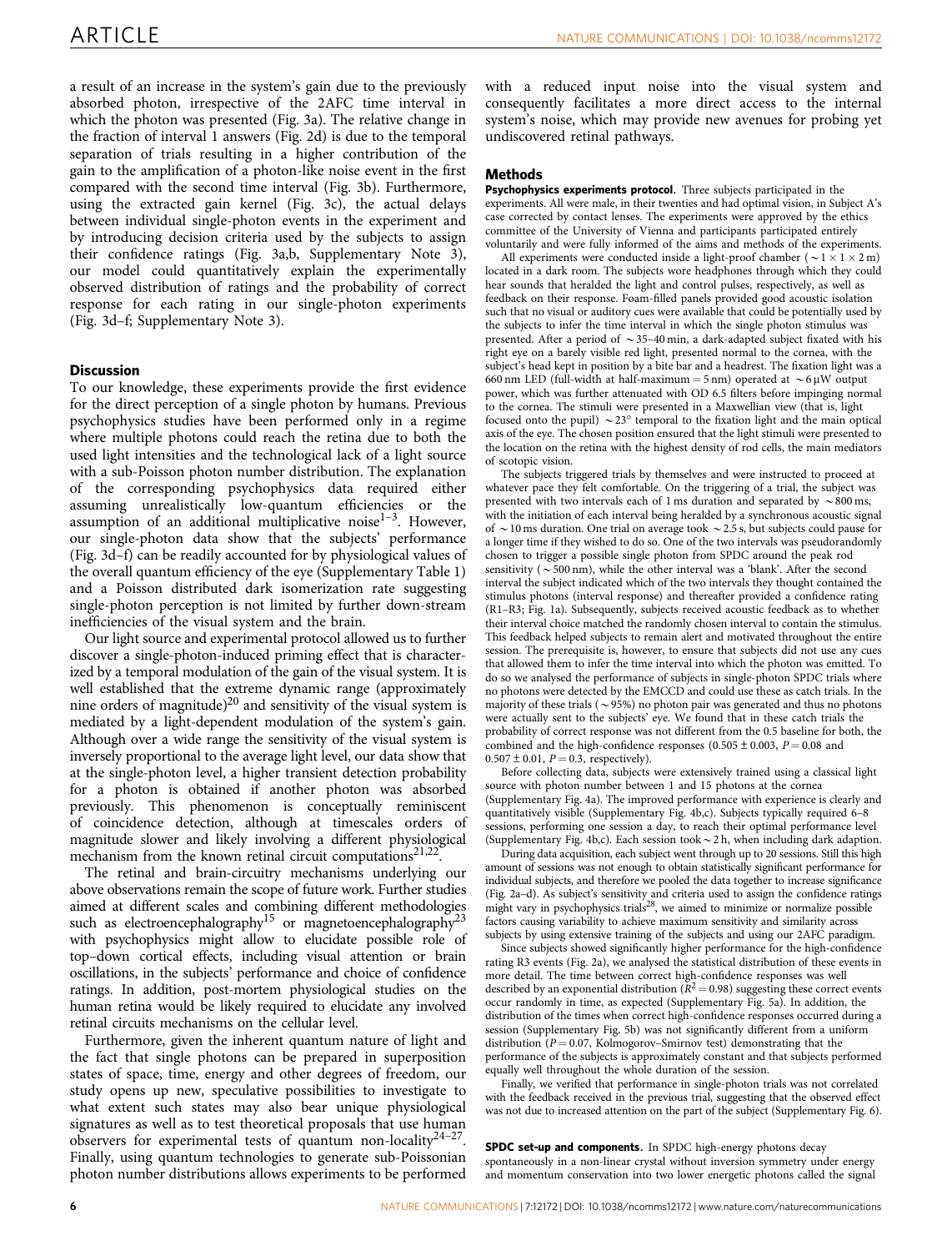and the idler. Typically only  $\sim 10^{-9}$ – $10^{-12}$  of the incident photons lead to the generation of a pair, but due to conservation of energy and momentum, the photons of a pair are always generated together and in a correlated manner.

A diagram of the experimental set-up for the SPDC source experiments is shown in [Fig. 1a](#page-2-0). To prevent background light from impacting upon the experiment, the whole-optical SPDC set-up was constructed within a light-proof container. The single photons are produced via SPDC inside a 1-mm-thick betabarium borate crystal cut for non-degenerate type-I phase-matching at the desired wavelengths ( $\sim$  504 and 561 nm; 47.6°). The crystal was pumped with 10 ns, 266 nm laser pulses from a diode-pumped, passively Q-switched laser, capable of triggered operation of up to 10 kHz. We chose this non-degenerate configuration such that the wavelength of idler and signal mode coincided with the maximum quantum efficiency of our custom-coated Andor iXon Ultra EMCCD camera and the peak of the human rod response, respectively. The frequency modes were selected by filters (Semrock LL02-561-12.5;  $\lambda = 561.4 \pm 1.1$  nm and Thorlabs FELH0500 + Semrock TBP01-501/15, respectively) and translatable irises. A flip mirror in the idler path allowed for the switching between the EMCCD and SPAD detectors. Both the EMCCD and the SPAD were used to measure  $g^{(2)}(0)$  values (Supplementary Fig. 1), while only the EMCCD was used in single-photon experiments with actual subjects. Both detectors were never used simultaneously.

The signal mode was coupled into a single-mode fibre with  $\sim$  40% efficiency after spectral filtering. The angle of the tunable TBP01-501/15 filter relative to the optical path allowed for the fine-tuning of the bandwidth to  $\sim$  500–508 nm, with absorption variation across this range being negligible.

The alignment of the SPDC source was performed by fibre-coupling the frequency-filtered emission into single-mode fibres that were connected to SPADs. The correlated signal and idler modes were found by translating the fibre-coupler and optimizing the coincidences between detected photons using an electronic circuit. In the single-photon SPDC experiments, the stimulus block was generated by a single trigger pulse to the ultraviolet laser and 'successful' events were postselected based on the EMCCD camera registering one and only one photon. Because of the non-unity mean photon pair per pulse rate (0.048 – corresponding to a ultraviolet laser power of  $\sim$  150  $\mu$ W) and additional EMCCD noise (clockinduced charge rate of  $\sim$  0.04), an experimental session typically consisting of one thousand trials ( = trigger pulses) yielded  $\sim 80$  single-photon events passing the post-selection. The optimal EMCCD operating settings were determined by a combination of the EMCCD camera's theory of operation, numerical simulations and experimental testing. The settings of the EMCCD camera as utilized in the experiment are given below as well as in Supplementary Table 2.

Characterization and performance of the EMCCD camera. In this work, the expected photon number per EMCCD pixel in the single-photon detection regime  $is < 0.1$ . Therefore, the application of a fixed count threshold, above which one photon is said to have been detected, typically yields best results<sup>[29](#page-8-0)</sup>. We empirically determined the distribution of the EMCCD counts to be normal with an average of 200 and a s.d. of 3.5 counts by operating the camera in the absence of stimulus light and with its external shutter closed. Therefore, for our particular camera, we set the threshold as 220 EMCCD counts, which is the  $\sim$  6 $\sigma$  value above the readout noise (200 counts). Furthermore, the readout region of interest was a three-by-three pixel area and events were classified as single-photon events if this threshold was exceeded on one and one pixel only.

To minimize intrinsic noise events, the EMCCD camera (Andor iXon 897 Ultra) must operate in a continuous long series kinetic mode – this behaviour was not specified by the camera manufacturer but was noticed experimentally to produce the best results. On reception of a trigger pulse, the experimental control software waited for a signal that the camera has begun its next acquisition. As the output of the laser has a delay ranging between  $\sim$  35 and 50 µs following the reception of this trigger pulse, the exposure time of the camera was set to  $100 \,\mu s$  to ensure synchronization between the camera and the laser. However, exposure time is a non-critical variable and can be increased without noticeable degradation of performance, as the dominant noise mechanism in this regime is clock-inducedcharge, a mechanism entirely independent of the length of the exposure.

The most effective settings for the EMCCD camera were determined by a combination of the EMCCD camera's theory of operation, data collection and numerical simulations. The settings of the EMCCD camera when run in single-photon counting mode as utilized in the experiment are given in Supplementary Table 2.

The heralding efficiency, that is, the probability for a single photon impinging on the cornea provided its partner is detected by the EMCCD, of the SPDC source in combination with the EMCCD detection was estimated at  $\sim$  20%. This was determined based on the heralding efficiency measured directly with SPADs (coincidence to trigger single photon rate), but taking into account their detection efficiency ( $\sim$  40%) as well as the noise (clock-induced charge rate  $\sim$  0.04) of the EMCCD. This value of the heralding efficiency was also consistent with numerical simulations.

Elimination of two and higher number photon states. One of the key advantages of using the single photon SPDC source in combination with a multi-pixel detection array such as an EMCCD in our study was that it allowed for the identification of cases in which two or higher number photon states were generated, which could then be excluded from further analysis through postselection. This was possible because of the high quantum efficiency of the EMCCD

that we employed for detecting the idler photon and also because, unlike when conventional SPADs are used, the spreading of the spatial mode of the idler beam onto a three-by-three pixel region of the EMCCD allowed for the detection of trials in which two or multi-photon pairs were generated. At the SPDC pump power used in the experiment (laser power =  $150 \mu W$ ) which yielded a mean photon pair rate per pulse of 0.048, the rate of two and multi-pair events was already highly reduced  $(-0.11\%)$ . Moreover, using EMCCD in the above configuration allowed us to detect  $\sim$  80% of such cases where two or a higher number of photons arrived at the EMCCD and such events were discarded during the post-selection. This overall ability of the EMCCD to identify two and multi-photon events, together with the efficiency of the signal arm, the transmission efficiency of the ocular medium and the quantum efficiency of the photo isomerization left us with only  $\sim$  0.02 % of post-selected trials in which two or more photon states were generated by the crystal, misidentified by the EMCCD camera as a single-photon event and elicited a two- or multiple-photon signal on the retina. This fraction of trials that lead to multiple-photon events was obtained from a stringent analysis of the  $g<sup>(</sup>$ function (see above) and taking into account measured values for photon loss and detector inefficiencies in the signal and idler arms. This means that from our 2,420 trials out of  $\sim$  30,000 that passed the post selection, on average  $<$  1 multiplephoton event would have occurred at the level of the retina, which we feel can be safely ignored. Thus, unlike in previous studies we can exclude the possibility that the subjects' responses were due to two- or multiple-photon events.

Heralding efficiency of the SPDC source. A commonly used metric to quantify the quality of the single-photon source is the heralding efficiency. For a source based on SPDC this denotes the probability that a photon was present in the signal arm conditioned on the detection of the idler photon. For our set-up the heralding efficiency was  $\sim$  20% (see above).

This imperfect heralding efficiency affected neither the ability of subjects to detect single photons nor the validity of our observation on single-photon-induced modulation of the sensitivity of the visual system. This is because even a low heralding efficiency would only lead to a higher number of blank trials but would not lead to more than a single photon being present at the subjects' cornea. Furthermore, our main results are in good agreement with the heralding efficiency ( $\sim$ 20%) and the overall quantum efficiency of the eye estimated previously ( $\sim$ 30%, see Supplementary Table 1). Based on these values, the maximum theoretical probability of correct response was estimated to be  $\sim$  0.53 (all post-selected trials, see [Fig. 2a,](#page-3-0) Supplementary Fig. 2). We also note that this calculation does not hold in case of dividing the post-selected trials into different ratings, for example, in case of the high-confidence rating R3 events, this data effectively already presents a further post-selection or subset of all experimental trials, in which with the high probability visual system indeed received and detected a single-photon event.

Numerical simulations for required number of trials. The SPDC single-photon light source and the optical set-up were simulated using the Monte Carlo method, including a simulation of the output produced by the EMCCD. In the simulation, SPDC photon pairs were pseudorandomly generated from a Poisson distribution determined by the mean number of pulse pairs. Experimentally measured transmission values for both arms (signal and idler) were used to obtain probabilities of the photon numbers incident on the eye and the EMCCD.

The idler photons of a pair that survived transmission through the set-up were pseudorandomly distributed onto EMCCD pixels based on the measured beam profile. A simulated number of EMCCD counts was generated for each pixel in the three-by-three region of interest, accounting for all the stages between detection of the photon and the electronic readout, including the stochastic gain mechanism. A Monte Carlo simulation was chosen to fully account for the effects of possible serial register clock-induced-charge. First, clock-induced-charges were accounted for by the pseudorandom addition of an electron to the photoelectron counts in the pixel. The combined photoelectrons and clock-induced-charge electrons are then carried through the EMCCD register with a probabilistic gain applied to each electron individually and at each register stage. The gain (G) is given by,

$$
= (1+p)^r \tag{1}
$$

where  $p$  is the probability of an electron producing a secondary electron as it is shifted through the register and  $r$  is the number of stages in the register, which in our case was 512.

 $G$ 

Additionally, a probabilistic serial register clock-induced-charge is also accounted for at every step. This probability was determined by matching the simulated data to the experimental count distribution. Finally, the total number of electrons is then converted into a readout number of counts, based on the experimentally observed distribution, to give an EMCCD count number for each pixel.

For each trial, the number of pixels with an above-threshold number of counts was then compared with the number of photons remaining in the signal arm. Repeating this multiple times allowed for the generation of the expected photon number distribution impinging on the eye for different detected photon numbers at the EMCCD.

The number of experimental trials required was estimated by using the probability of correct response ( $\sim$  0.516) based on an ideal detector limited by physiological estimates of noise and efficiency and the simulated fraction of events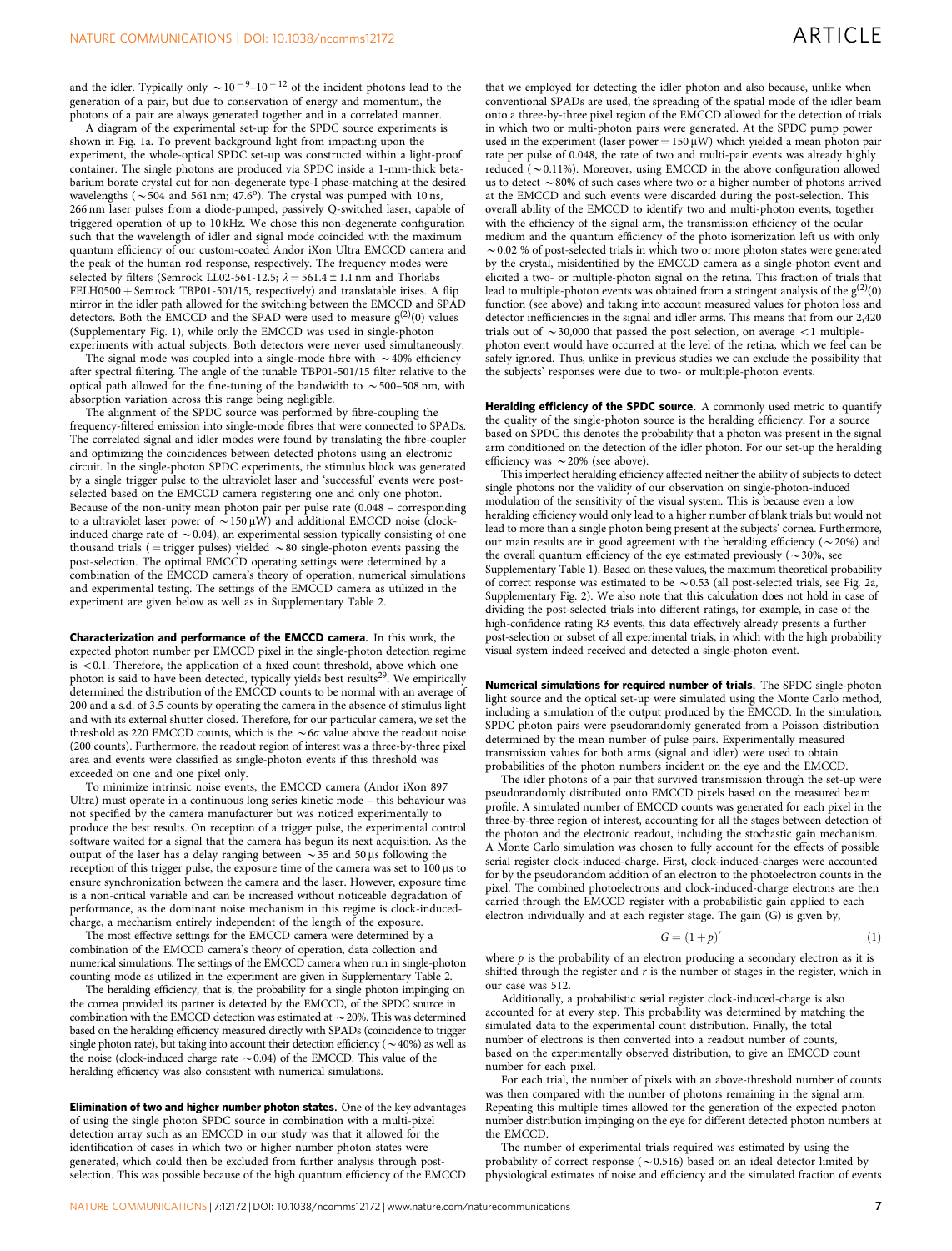<span id="page-7-0"></span>passing the post-selection for the different set-ups. The necessary number  $(n)$  of single-photon trials (that is, post-selected trials) required to bring the expected probability of correct response to above chance at the 95% confidence level  $(z = 1.96)$  was then calculated by,

$$
n = z^2 \frac{p \cdot (1-p)}{\left(p - \mu\right)^2} \tag{2}
$$

where  $p$  is the expected probability of correct response and  $\mu$  is the value at random chance (that is,  $\mu = 0.5$ ). The total number of trials that would need to be performed to reach this many post-selected events as a function of source and power could be calculated by simply dividing by the expected fraction of events passing the post-selection criteria.

Similarly, the number of required experimental trials when using an SPAD as an idler (trigger) detector was calculated, with the SPAD's binary detection

modelled by a binomial trial based on their known efficiency.<br>Furthermore, the expected  $g^{(2)}(0)$  values were also simulated analogously (solid lines in Supplementary Fig. 1). We simulated propagation and simultaneous detection of signal photons in both arms behind a 50/50 beamsplitter, together with coincident detection of a photon in the idler arm.

 $g^{(2)}(0)$  correlation function measurement. Attenuated continuous wave (CW) laser light and the Fock states of SPDC have different photon number distributions, which can be measured and distinguished with the second-order quantum corre-<br>lation function  $g^{(2)}(0)$  ([ref. 30\)](#page-8-0), which relates the mean photon number to its s.d.:

$$
g^{(2)}(0) = 1 + \frac{<( \Delta n)^2 > - <\hat{n} >}{<\hat{n}>^2}
$$
 (3)

where  $\Delta n$  is the s.d. on the photon number *n*, and  $\langle \ldots \rangle$  represents the average. It is evident from equation (3) that in the case of Poisson distributed coherent states, in which the variance is equal to the mean (that is,  $\langle (\Delta n)^2 \rangle = \langle \hat{n} \rangle$ ),  $g^{(2)}(0) = 1$  and that for a one photon Fock state with zero variance,  $g^{(2)}(0) = 0$ . The second-order quantum correlation function thus represents a good and universally accepted test for the quantum nature of a light source, especially as it can be measured using a simple Hanbury Brown and Twiss interferometer<sup>[31](#page-8-0)</sup>. To do this, we fibre-coupled the SPDC signal emission into a single-mode fibre-beamsplitter (Thorlabs) whose outputs were directly connected to two additional SPADs. The idler arm fibre was also detected with an SPAD. In this configuration, the  $g^{(2)}(0)$  measurement reduces to:

$$
g^{(2)}(0) = \frac{N_{c3}N_i}{N_{s1}N_{s2}} \tag{4}
$$

where  $N_i$  is the number of counts in the idler arm,  $N_{s1}$  and  $N_{s2}$  are the counts at the two detectors in the signal arm coincident with an idler count, and  $N_{c3}$  is the number of triple-coincidences between the idler arm and both arms of the signal. Our coincidence window was set to the laser pulse duration (10 ns), as all intra-pulse pairs are indistinguishable in the final experimental configuration.

We measured the  $g^{(2)}(0)$  value of our SPDC source with both an SPAD and the EMCCD camera in the idler (trigger) arm. The results of both measurements are depicted in Supplementary Fig. 1, and show the expected dependence on the mean photon pair per pump pulse, which in turn is a function of pump laser intensity. The experimental results are in line with numerical simulations taking into account the parameters and theory of operation of both the SPAD and EMCCD detectors<sup>[29](#page-8-0)</sup>. These numerical simulations also allow for the comparison of the ratio of multiple-to-single-photon events passing the post-selection criteria for the EMCCD and SPAD configuration respectively [\(Fig. 1b\)](#page-2-0).

Most importantly though, using an EMCCD results in a high increase in triggered and usable single-photon events, due to the improved quantum efficiency (95% versus  $\sim$  40%) of the EMCCD compared with the SPAD, the lack of additional fibre-coupling losses ( $\sim$  60%) and the EMCCDs partial ability to identify and reject cases in which more than one photon had been emitted in the idler arm (multi-pair emission), due to its pixel-array structure.

Poisson light source set-up. We used a classical Poisson light set-up for our control experiments at high photon numbers and for training purposes. A schematic showing a simplified set-up of the CW experiments is shown in Supplementary Fig. 4a. The Poisson light source used in this work was a multi-line continuous wave argon ion laser (LASOS). A filter (Semrock TBP01-501/15) in combination with an acousto-optical modulator (AOM; AA Opto-Electronic) were used to select wavelengths around the peak wavelength of human rod cell's absorption curves between 495 and 505 nm, with the dominant line of the laser (488 nm) being filtered-out by this method. Stimulus pulses were sent to the subject's eye by activating the AOM to deflect light into a single-mode fibre. The deflection period was 1 ms and the voltage applied to the AOM modulated the power of the deflected and hence coupled light. The output of this single-mode fibre was collimated and focused on the pupil of an eye using a lens with a focal length of 750 mm. Neutral density filters further decreased the power of the light to the desired low-photon regime. A 50/50 beamsplitter was placed in between the focusing lens and the subject's eye, to allow the experimental photon levels to be monitored by coupling the non-experimental arm of the split light into a multi-mode fibre, whose output was attached to an SPAD (Perkin-Elmer

SPCM-AQR-14-FC). The output of the SPAD was gated, and only counts simultaneous with the light being presented (1 ms). However, as the dark count rate of these particular SPADs is  $\sim 10^2$  s<sup>-1</sup>, there was a mean dark count signal of  $\sim$  0.1 per trigger period. No background-subtraction was performed.

The experiments were performed at seven different mean photon numbers from 20 photons with increasing steps of 20 up to a mean of 140 photons. Individually characterized neutral density filters and a low intensity power metre were used to set these photon number levels. The AOM was calibrated before each experimental session to set the precise number of photons at the cornea. Photon statistics were collected using the aforementioned SPAD for different voltages applied to the AOM to obtain a calibration curve. We ensured that for each voltage the distribution followed Poissonian statistics. Using the obtained calibration curve and known efficiency of the SPAD, the AOM voltage was set accordingly to achieve the desired photon numbers during the experiment. This was also confirmed by simultaneously recording the photon numbers in the non-experimental arm of the 50/50 beamsplitter with the SPAD during all experimental trials. Unwanted additional background light was tested for by observing both the background count rate of the SPAD in the experimental set-up and when the detection region of the SPAD was completed blocked from light. No significant difference in background level was observed.

Several sessions a week were conducted for each subject. Each session consisted of 165 semi-randomly scrambled blocks each containing five trials of the same light intensity. The ordering of the presentation of each light intensity was pseudorandomly shuffled by the computer control programme at the beginning of each experimental session without the subject or the experimenter having any knowledge of this order. Each light level was then presented in five consecutive trials, before the next light level was presented. The subject was informed that the level of the presented light was to change by a slightly prolonged beep through headphones. The different light levels were looped through in this manner until the required number of trials at each light level for that session had been performed, generally 75 per photon number per session.

Statistics. Unless stated otherwise, P values are stated as the Fisher exact test.

Mathematical modelling. Detailed description of the mathematical model based on the Signal Detection Theory that we used to fit our data is presented in the Supplementary Note 3. Parameters of the model obtained by fitting the data are shown in Supplementary Table 3.

Data availability. The data supporting the findings of this study is available from the corresponding author on request.

#### References

- 1. Hecht, S., Schlaer, S. & Pirenne, M. H. Energy, quanta and vision. J. Opt. Soc. Am. 38, 196–208 (1942).
- Sakitt, B. Counting every quantum. J. Physiol. 223, 20 (1972).
- 3. Teich, M. C., Prucnal, P. R., Vannucci, G., Breton, M. E. & McGill, W. J. Multiplication noise in the human visual system at threshold: 1. Quantum fluctuations and minimum detectable energy. J. Opt. Soc. Am. 72, 13 (1982).
- 4. Field, G. D., Sampath, A. P. & Rieke, F. Retinal processing near absolute threshold: from behavior to mechanism. Annu. Rev. Physiol. 67, 491–514 (2005).
- 5. Bialek, W. in Biophysics: Searching for Principles (Princeton University Press, 2012).
- 6. Holmes, R. et al. in Research in Optical Sciences. QTu2A. 2 (Optical Society of America, 2014).
- Field, G. D. & Chichilnisky, E. J. Information processing in the primate retina: circuitry and coding. Annu. Rev. Neurosci. 30, 1–30 (2007).
- Siegert, S. et al. Genetic address book for retinal cell types. Nat. Neurosci. 12, 1197–1204 (2009).
- 9. Phan, N. M., Cheng, M. F., Bessarab, D. A. & Krivitsky, L. A. Interaction of fixed number of photons with retinal rod cells. Phys. Rev. Lett. 112, 213601 (2014).
- 10. Rieke, F. & Baylor, D. A. Molecular origin of continuous dark noise in photoreceptors. Biophys. J. 71, 20 (1996).
- 11. Donner, K. Noise and the absolute thresholds of cone and rod vision. Vision Res. 32, 853–866 (1992).
- 12. Gozem, S., Schapiro, I., Ferre, N. & Olivucci, M. The molecular mechanism of thermal noise in rod photoreceptors. Science 337, 1225–1228 (2012).
- 13. Teich, M. C. & Saleh, B. E. A. Squeezed state of light. Quantum Opt. 1, 153 (1989).
- 14. Koenig, D. & Hofer, H. The absolute threshold of cone vision. J. Vision 11, 21 (2011).
- 15. Manasseh, G. et al. Retinal and post-retinal contributions to the quantum efficiency of the human eye revealed by electrical neuroimaging. Front. Psychol. 4, 845 (2013).
- 16. Eisaman, M. D., Fan, J., Migdall, A. & Polyakov, S. V. Single-photon sources and detectors. Rev. Sci. Instrum. 82, 071101 (2011).
- 17. Hong, C. K. & Mandel, L. Experimental realization of a localized one-photon state. Phys. Rev. Lett. 56, 58–60 (1986).